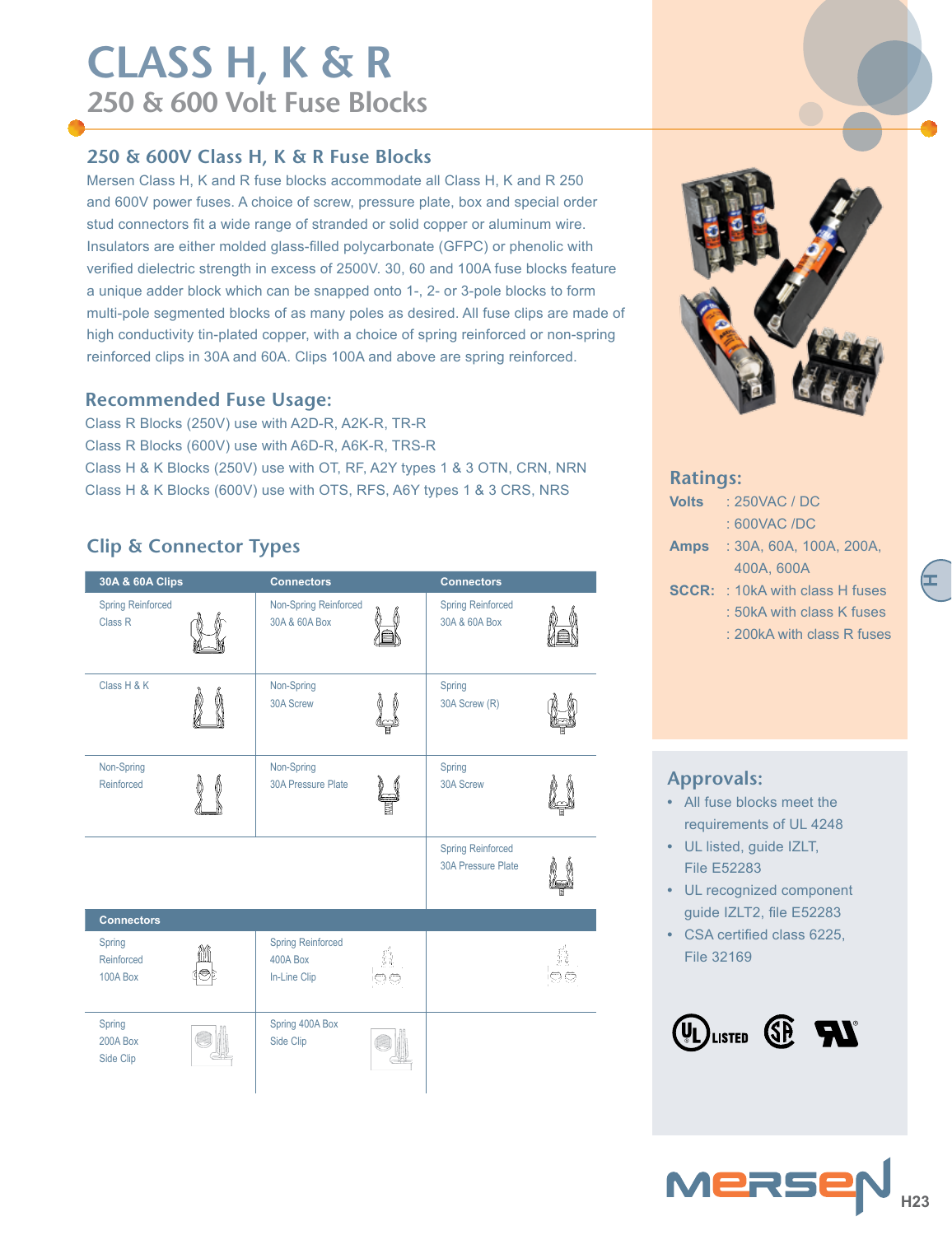

## **250 Volt, 30 & 60 Ampere Class H, K and R Fuse Blocks**

|                         |                | <b>Connector</b> |                   |                                              |                                      | <b>Connector</b>                           |                |                              |
|-------------------------|----------------|------------------|-------------------|----------------------------------------------|--------------------------------------|--------------------------------------------|----------------|------------------------------|
| <b>Ampere</b><br>Rating | <b>Poles</b>   | <b>Type</b>      | <b>Wire Range</b> | Class H & K Non-<br><b>Spring Reinforced</b> | Class H K<br><b>Spring einforced</b> | <b>Class R</b><br><b>Spring Reinforced</b> | Fig.           | <b>Torque</b><br>$\ln - \ln$ |
|                         | <b>ADDER</b>   |                  |                   | 20300                                        | 20305                                | 20305R                                     | $\mathbf{1}$   |                              |
|                         | $\mathbf{1}$   | <b>BOX</b>       | Al/Cu             | 20301*                                       | 20306*                               | 20306R*                                    | $\overline{2}$ | 35                           |
|                         | $\overline{2}$ |                  | $#2 - 14$         | 20302                                        | 20307                                | 20307R                                     | $\sqrt{3}$     |                              |
|                         | $\mathbf{3}$   |                  |                   | 20303                                        | 20308                                | 20308R                                     | $\overline{4}$ |                              |
|                         | <b>ADDER</b>   |                  |                   | 20310                                        | 20315                                | 20315R                                     | $\mathbf{1}$   |                              |
|                         | $\mathbf{1}$   |                  | Cu                | 20311*                                       | 20316*                               | 20316R*                                    | $\overline{2}$ | 20                           |
| 30 GFPC<br>Insulator    | $\overline{2}$ | <b>SCREW</b>     | #10-14            | 20312                                        | 20317                                | 20317R                                     | $\mathbf{3}$   |                              |
|                         | $\overline{3}$ |                  |                   | 20313                                        | 20318                                | 20318R                                     | $\overline{4}$ |                              |
|                         | <b>ADDER</b>   |                  |                   | 20320                                        | 20325                                | 20325R                                     | $\mathbf{1}$   |                              |
|                         | $\mathbf{1}$   | <b>PRESSURE</b>  | Cu                | 20321*                                       | 20326*                               | 20326R*                                    | $\overline{2}$ | 20                           |
|                         | $\overline{2}$ | <b>PLATE</b>     | #10-14            | 20322                                        | 20327                                | 20327R                                     | 3              |                              |
|                         | $\overline{3}$ |                  |                   | 20323                                        | 20328                                | 20328R                                     | $\overline{4}$ |                              |
|                         | <b>ADDER</b>   |                  |                   | $\overline{\phantom{a}}$                     | 20355                                | 20355R                                     | $\mathbf{1}$   |                              |
|                         | $\mathbf{1}$   | <b>BOX</b>       | $Cu**$            |                                              | 20356*                               | 20356R*                                    | $\overline{2}$ | 35                           |
|                         | $\overline{2}$ |                  | $#4-14$           |                                              | 20357                                | 20357R                                     | $\mathbf{3}$   |                              |
|                         | $\overline{3}$ |                  |                   |                                              | 20358                                | 20358R                                     | $\overline{4}$ |                              |
|                         | <b>ADDER</b>   |                  |                   | 20600                                        | 20605                                | 20605R                                     | 5              |                              |
|                         | $\mathbf{1}$   | <b>BOX</b>       | Al/Cu             | 20601                                        | 20606                                | 20606R                                     | $6\,$          | 45                           |
|                         | $\overline{2}$ |                  | $#2 - 14$         | 20602                                        | 20607                                | 20607R                                     | $\overline{7}$ |                              |
| 60 GFPC                 | $\mathbf{3}$   |                  |                   | 20603                                        | 20608                                | 20608R                                     | $\,8\,$        |                              |
| Insulator               | <b>ADDER</b>   |                  |                   |                                              | 20655                                | 20655R                                     | $\overline{5}$ |                              |
|                         | $\mathbf{1}$   | <b>BOX</b>       | $Cu**$            |                                              | 20656                                | 20656R                                     | $6\phantom{a}$ | 45                           |
|                         | $\overline{2}$ |                  | $#4-14$           |                                              | 20657                                | 20657R                                     | $\overline{7}$ |                              |
|                         | 3              |                  |                   |                                              | 20658                                | 20658R                                     | $\,8\,$        |                              |

Note: To convert 30A adder pole to single pole, use end barrier #U09322. To convert 60A adder pole to single pole, use end barrier #U09365.

1-pole, 30A block does not accept adder pole.

\*\* Fuse blocks have copper box connectors and clips and are for copper wires only. These are specifically designed with the same coefficient of expansion as copper wire for improved heat cycling and meet or exceed OEM "no aluminum" specifications.

Recommended mounting screws for all 30A and 60A fuse blocks: #10 (.190" dia.)

## **Dimensions**









1.25

rε





Figure 1 Figure 2 Figure 3 Figure 4 Figure 5 Figure 6 Figure 7 Figure 8



 $-2.00-$ 

 $-2.77$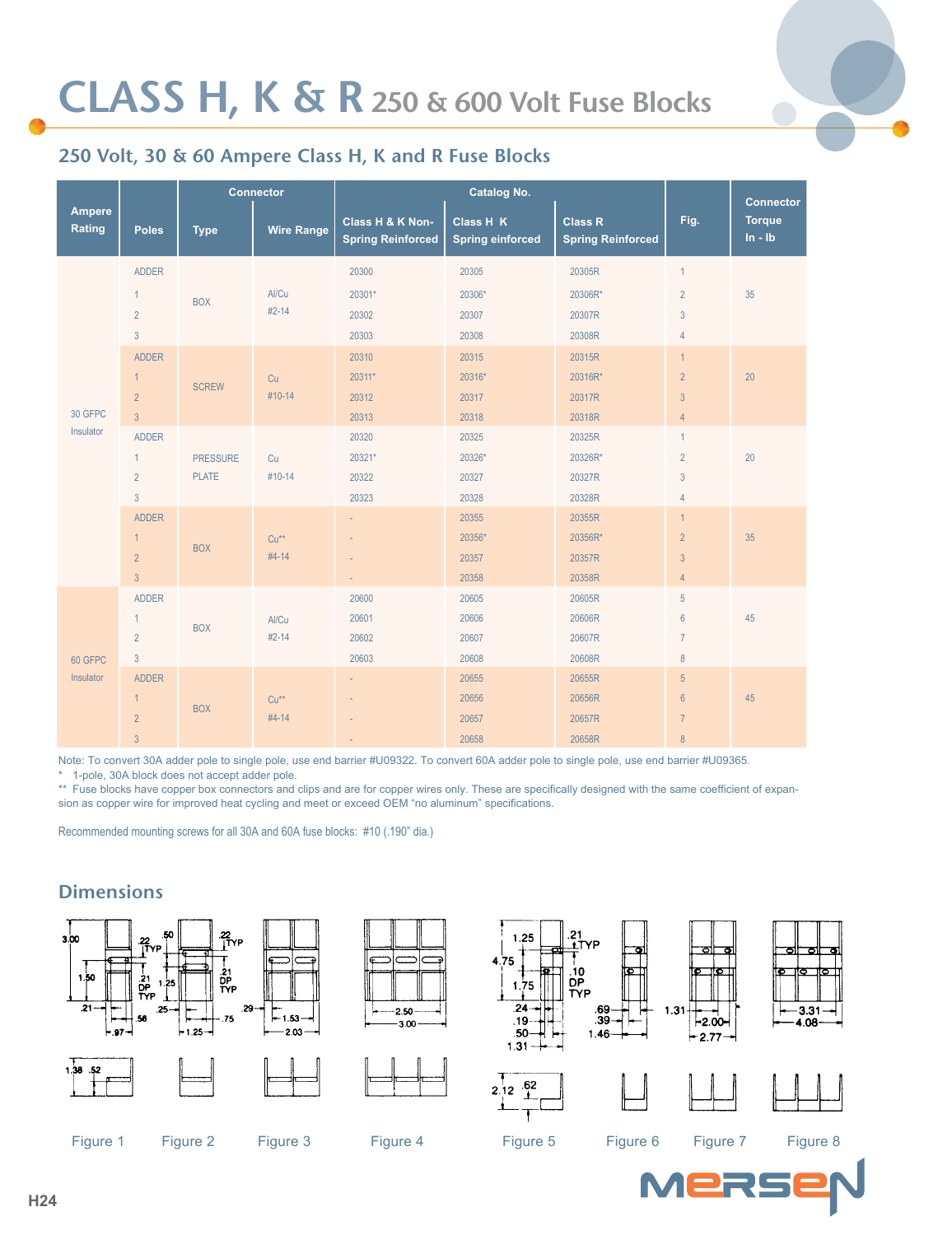## **250 Volt, 100 & 200 Ampere Class H, K and R Fuse Blocks**

|                                 | <b>Connector</b> |             | <b>Catalog No.</b> |                                         | <b>Connector</b>                           |                 |                              |
|---------------------------------|------------------|-------------|--------------------|-----------------------------------------|--------------------------------------------|-----------------|------------------------------|
| Ampere<br>Rating                | <b>Poles</b>     | <b>Type</b> | <b>Wire Range</b>  | Class H & K<br><b>Spring Reinforced</b> | <b>Class R Spring</b><br><b>Reinforced</b> | Fig.            | <b>Torque</b><br>$\ln - \ln$ |
| 100<br><b>GFPC</b><br>Insulator | <b>ADDER</b>     |             |                    | 21035                                   | 21035R                                     |                 |                              |
|                                 |                  | <b>Box</b>  | Al/Cu              | 21036                                   | 21036R                                     | $\overline{2}$  | 120                          |
|                                 | $\overline{2}$   |             | $2/0 - #6$         | 21037                                   | 21037R                                     | 3               |                              |
|                                 | 3                |             |                    | 21038                                   | 21038R                                     | $\overline{4}$  |                              |
|                                 | <b>ADDER</b>     |             |                    | 21005                                   | 21005R                                     | $\overline{A}$  |                              |
|                                 |                  | <b>Box</b>  | $Cu*$              | 21006                                   | 21006R                                     | $\overline{2}$  | 50                           |
|                                 | $\overline{2}$   |             | $2/0 - 412$        | 21007                                   | 21007R                                     | $\overline{3}$  |                              |
|                                 | $\overline{3}$   |             |                    | 21008                                   | 21008R                                     | $\overline{4}$  |                              |
|                                 |                  | Box Side-   | AL/Cu              | 22001                                   | 22001R                                     | 5               | 375                          |
| 200                             | 3                | Clip        | 350kcmil-#6        | 22003                                   | 22003R                                     | $6\phantom{1}$  |                              |
| Phenolic                        |                  | Box Side-   | $Cu*$              | 22051                                   | 22051R                                     | 5               | 275                          |
| Insulator                       | 3                | Clip        | 350kcmil-#6        | 22053                                   | 22053R                                     | $6\overline{6}$ |                              |

Note: To convert 100A adder pole to single pole, use end barrier #U09363.

\*Fuse blocks have copper box connectors and clips and are for copper wires only. These are specifically designed with the same coefficient of expansion as copper wire for improved heat cycling and meet or exceed OEM "no aluminum" specifications.

Recommended mounting screws: All 100A-1/4" (.250" dia.)

200A, 1-pole - #10 (.190" dia.) 200A, 3-pole - 5/16" (.313" dia.)

### **Dimensions**



















**H**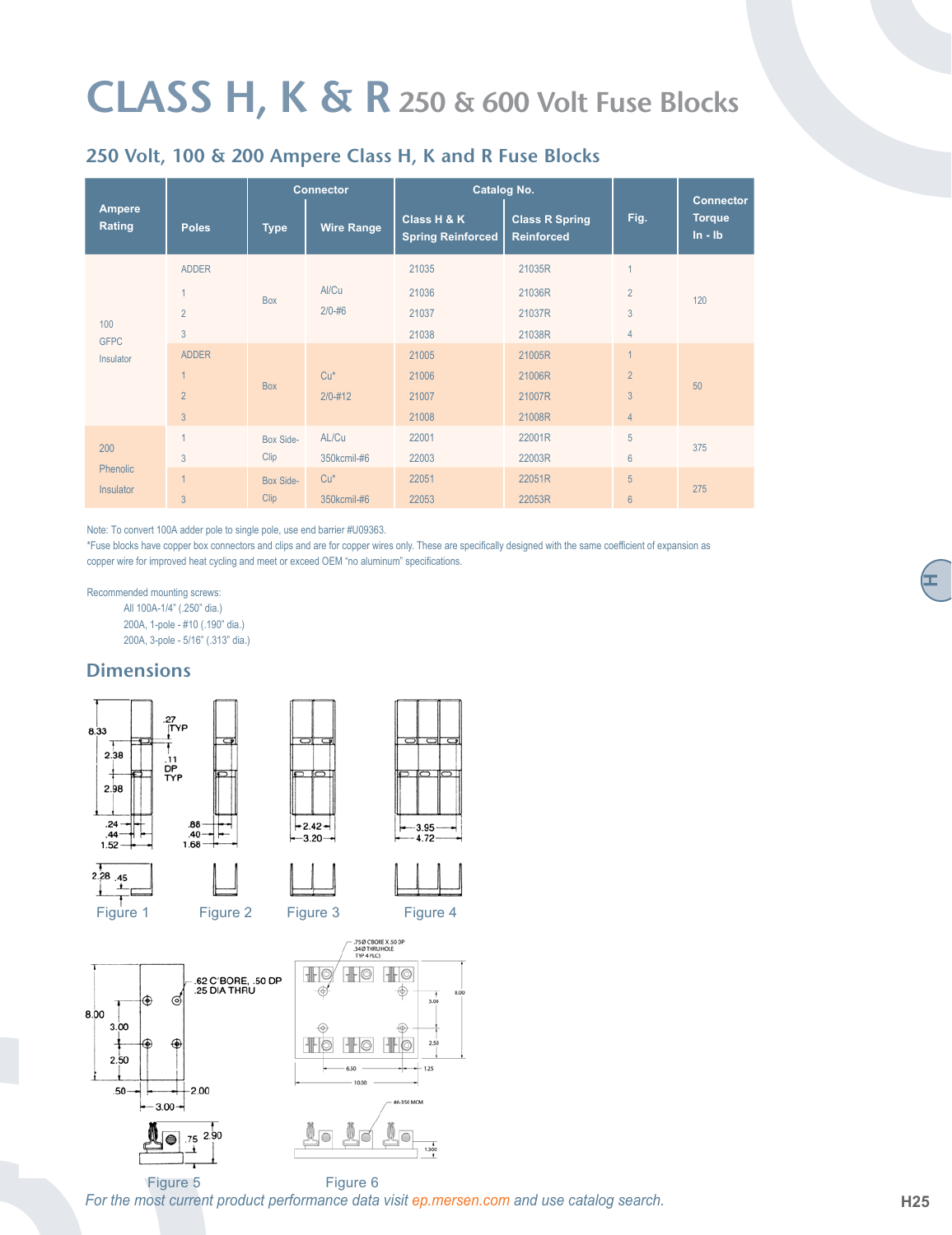

## **250 Volt, 400 & 600 Ampere Class H, K and R Fuse Blocks**

|                                     |                | <b>Connector</b> |                   | Catalog No.                                  |                                                      |                |                                                |  |
|-------------------------------------|----------------|------------------|-------------------|----------------------------------------------|------------------------------------------------------|----------------|------------------------------------------------|--|
| Ampere<br>Rating                    | <b>Poles</b>   | <b>Type</b>      | <b>Wire Range</b> | Class H & K<br><b>Spring Rein-</b><br>forced | <b>Class R</b><br><b>Spring</b><br><b>Reinforced</b> | Fig.           | <b>Connector</b><br><b>Torque</b><br>$ln - lb$ |  |
| 400<br>Phenolic<br>Insulator        |                | Box*             | Al/Cu             | 24001                                        | 24001R                                               | 1              | 375                                            |  |
|                                     | 3              | Side-Clip        | 1000-250kcmil     | 24003                                        | 24003R                                               | $\overline{2}$ |                                                |  |
|                                     |                | $Box^*$          | $Cu**$            | 24051                                        | 24051R                                               |                |                                                |  |
|                                     | $\overline{3}$ | Side-Clip        | 1000-250kcmil     | 24053                                        | 24053R                                               | $\overline{2}$ | 375                                            |  |
|                                     |                | <b>Box</b>       | Al/Cu             | 24031                                        | 24031R                                               | 3              |                                                |  |
|                                     | 3              | In-Line Clip     | (2) 350kcmil-#4   | 24033                                        | 24033R                                               | $\overline{4}$ | 275                                            |  |
|                                     |                | <b>Box</b>       | Al/Cu             | 24061                                        | 24061R                                               | $\overline{3}$ |                                                |  |
|                                     | $\overline{3}$ | In-Line Clip     | (2) 350kcmil-#6   | 24033                                        | 24033R                                               | $\overline{4}$ | 275                                            |  |
|                                     |                | <b>Box</b>       | Al/Cu             | 2631                                         | 2631R                                                | 5              |                                                |  |
| 600                                 | 3              | In-Line Clip     | (2) 500kcmil-#4   | 2633                                         | 2633R                                                | 6              | 500                                            |  |
| <b>Phenolic</b><br><b>Insulator</b> |                | <b>Box</b>       | $Cu**$            | 2661                                         | 2661R                                                | 5              |                                                |  |
|                                     | 3              | In-Line Clip     | (2) 500kcmil-#4   | 2663                                         | 2663R                                                | $6\phantom{1}$ | 375                                            |  |

\*Not UL Listed or CSA Certified

\*\*Fuse blocks have copper box connectors and clips and are for copper wires only. These are specifically designed with the same coefficient of expansion as copper wire for improved heat cycling and meet or exceed OEM "no aluminum" specifications.

Recommended mounting screws for all 400A and 600A fuse blocks: 5/16 (.313" dia.)

#### **Dimensions**



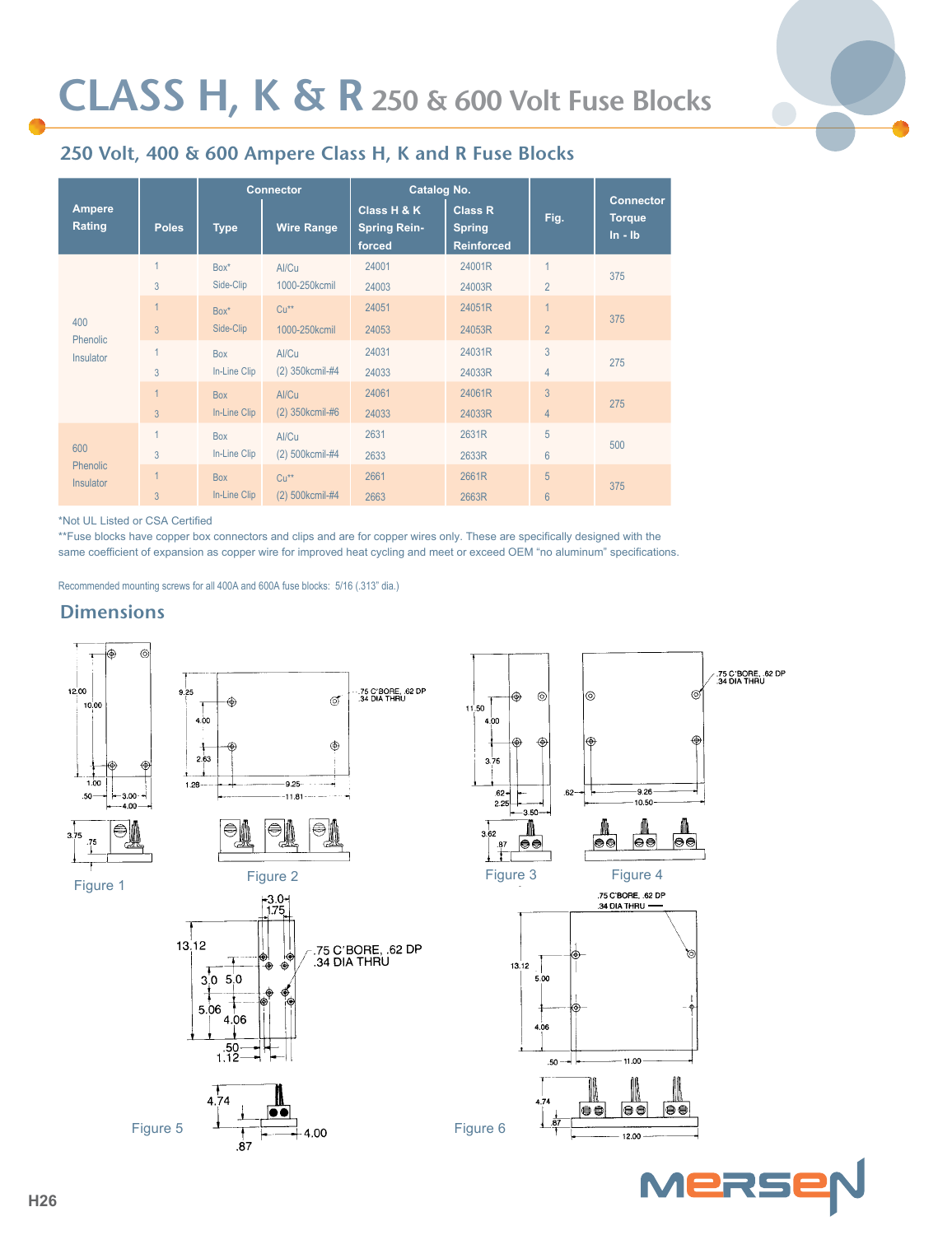## **600 Volt, 30 & 60 Ampere Class H, K and R Fuse Blocks**

|                                | <b>Connector</b> |              |                   |                                              |                                         | <b>Connector</b>                           |                |                              |
|--------------------------------|------------------|--------------|-------------------|----------------------------------------------|-----------------------------------------|--------------------------------------------|----------------|------------------------------|
| Ampere<br>Rating               | <b>Poles</b>     | <b>Type</b>  | <b>Wire Range</b> | Class H & K Non-<br><b>Spring Reinforced</b> | Class H & K<br><b>Spring Reinforced</b> | <b>Class R</b><br><b>Spring Reinforced</b> | Fig.           | <b>Torque</b><br>$\ln - \ln$ |
|                                | ADDER            |              |                   | 60300                                        | 60305                                   | 60305R                                     | $\mathbf{1}$   |                              |
|                                | $\mathbf{1}$     | Box          | Al/Cu             | 60301                                        | 60306                                   | 60306R                                     | $\overline{2}$ | 35                           |
|                                | $\overline{2}$   |              | $#2-14$           | 60302                                        | 60307                                   | 60307R                                     | $\mathbf{3}$   |                              |
|                                | $\mathbf{3}$     |              |                   | 60303                                        | 60308                                   | 60308R                                     | $\overline{4}$ |                              |
|                                | <b>ADDER</b>     |              |                   | 60310                                        | 60315                                   | 60315R                                     | $\mathbf{1}$   |                              |
| 30<br><b>GFPC</b><br>Insulator | $\mathbf{1}$     | <b>Screw</b> | Cu                | 60311                                        | 60316                                   | 60316R                                     | $\overline{2}$ | 20                           |
|                                | $\overline{2}$   |              | #10-14            | 60312                                        | 60317                                   | 60317R                                     | $\mathfrak{Z}$ |                              |
|                                | $\overline{3}$   |              |                   | 60313                                        | 60318                                   | 60318R                                     | $\overline{4}$ |                              |
|                                | <b>ADDER</b>     |              |                   | 60320                                        | 60325                                   | 60325R                                     | $\mathbf{1}$   |                              |
|                                | $\mathbf{1}$     | Pressure     | Cu                | 60321                                        | 60326                                   | 60326R                                     | $\overline{2}$ | 20                           |
|                                | $\overline{2}$   | Plate        | #10-14            | 60322                                        | 60327                                   | 60327R                                     | $\mathbf{3}$   |                              |
|                                | $\mathbf{3}$     |              |                   | 60323                                        | 60328                                   | 60328R                                     | $\overline{4}$ |                              |
|                                | <b>ADDER</b>     |              |                   | ÷.                                           | 60355                                   | 60355R                                     | 1              |                              |
|                                | $\mathbf{1}$     | Box          | $Cu*$             | L.                                           | 60356                                   | 60356R                                     | $\overline{2}$ | 35                           |
|                                | $\overline{2}$   |              | #4-14             | $\sim$                                       | 60357                                   | 60357R                                     | $\mathbf{3}$   |                              |
|                                | $\overline{3}$   |              |                   | ÷.                                           | 60358                                   | 60358R                                     | $\overline{4}$ |                              |
|                                | <b>ADDER</b>     |              |                   | 60600                                        | 60605                                   | 60605R                                     | $\mathbf{1}$   |                              |
|                                | $\mathbf{1}$     | Box          | Al/Cu             | 60601                                        | 60606                                   | 60606R                                     | $\overline{2}$ | 45                           |
|                                | $\overline{2}$   |              | $#2 - 14$         | 60602                                        | 60607                                   | 60607R                                     | $\mathbf{3}$   |                              |
| 60                             | $\mathbf{3}$     |              |                   | 60603                                        | 60608                                   | 60608R                                     | $\overline{4}$ |                              |
| <b>GFPC</b><br>Insulator       | ADDER            |              |                   | $\overline{\phantom{a}}$                     | 60655                                   | 60655R                                     | $\mathbf{1}$   |                              |
|                                | $\mathbf{1}$     | Box          | $Cu*$             | $\sim$                                       | 60656                                   | 60656R                                     | $\overline{2}$ | 45                           |
|                                | $\overline{2}$   |              | $#4-14$           |                                              | 60657                                   | 60657R                                     | $\mathfrak{Z}$ |                              |
|                                | $\overline{3}$   |              |                   |                                              | 60658                                   | 60658R                                     | $\overline{4}$ |                              |

Note: To convert 30A or 60A adder pole to single pole, use end barrier #U09361.

\* Fuse blocks have copper box connectors and clips and are for copper wires only. These are specifically designed with the same coefficient of expansion as copper wire for improved heat cycling and meet or exceed OEM "no aluminum" specifications.

Recommended mounting screws for all 30A and 60A fuse blocks: 1/4" (.250" dia.)

### **Dimensions**











Figure 1 Figure 2 Figure 3 Figure 4

*For the most current product performance data visit ep.mersen.com and use catalog search.* **H27 H27** 

**H**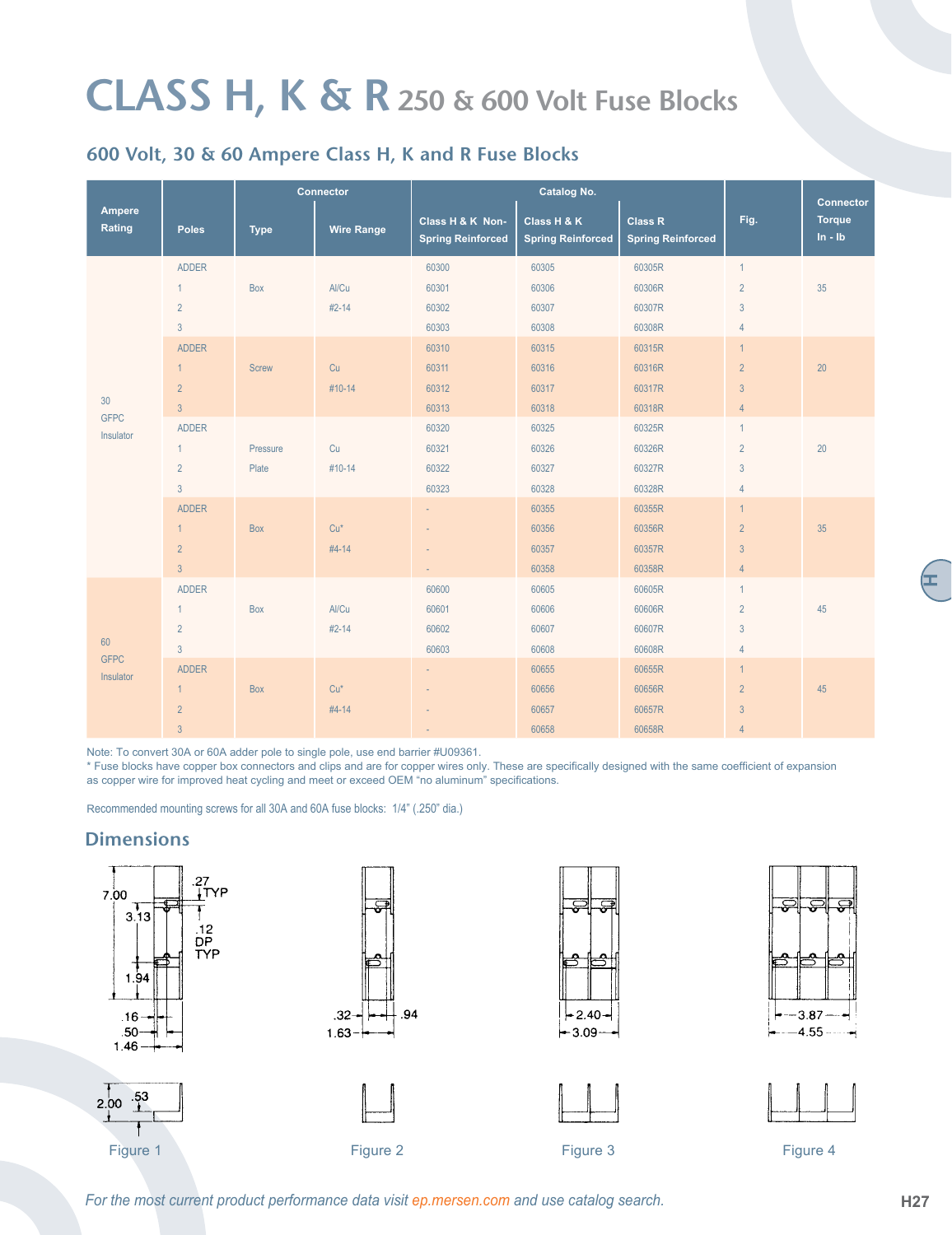

## **600 Volt, 100 & 200 Ampere Class H, K and R Fuse Blocks**

|                         |                |             | Catalog No.<br><b>Connector</b> |                                              |                                                      |                | <b>Connector</b>           |  |
|-------------------------|----------------|-------------|---------------------------------|----------------------------------------------|------------------------------------------------------|----------------|----------------------------|--|
| <b>Ampere</b><br>Rating | <b>Poles</b>   | <b>Type</b> | <b>Wire Range</b>               | Class H & K<br><b>Spring Rein-</b><br>forced | <b>Class R</b><br><b>Spring</b><br><b>Reinforced</b> | Fig.           | <b>Torque</b><br>$ln - lb$ |  |
|                         | <b>ADDER</b>   |             |                                 | 61035                                        | 61035R                                               |                |                            |  |
|                         |                | <b>Box</b>  | Al/Cu<br>$2/0 - 46$             | 61036                                        | 61036R                                               | $\overline{2}$ | 120                        |  |
| 100                     | 3              |             |                                 | 61038                                        | 61038R                                               | 3              |                            |  |
| <b>Insulator</b>        | <b>ADDER</b>   |             |                                 | 61005                                        | 61005R                                               | $\overline{1}$ |                            |  |
|                         |                | <b>Box</b>  | $Cu*$                           | 61006                                        | 61006R                                               | $\overline{2}$ | 50                         |  |
|                         | 3              |             | $2/0 - 412$                     | 61008                                        | 61008R                                               | 3              |                            |  |
|                         | $\overline{A}$ | <b>Box</b>  | Al/Cu                           | 62001                                        | 62001R                                               | $\overline{4}$ |                            |  |
| 200                     | 3              | Side-Clip   | 350kcmil-#6                     | 62003                                        | 62003R                                               | 5              | 375                        |  |
| <b>Insulator</b>        | $\overline{A}$ | <b>Box</b>  | $Cu*$                           | 62051                                        | 62051R                                               | $\overline{4}$ |                            |  |
|                         | 3              | Side-Clip   | 350kcmil-#6                     | 62053                                        | 62053R                                               | 5              | 275                        |  |

\* Fuse blocks have copper box connectors and clips and are for copper wires only. These are specifically designed with the same coefficient of expansion as copper wire for improved heat cycling and meet or exceed OEM "no aluminum" specifications.

Recommended mounting screws: All 100A-1/4" (.250" dia.) 200A, 1-pole - #10 (.190" dia.)

200A, 3-pole - 5/16" (.313" dia.)

## **Dimensions**